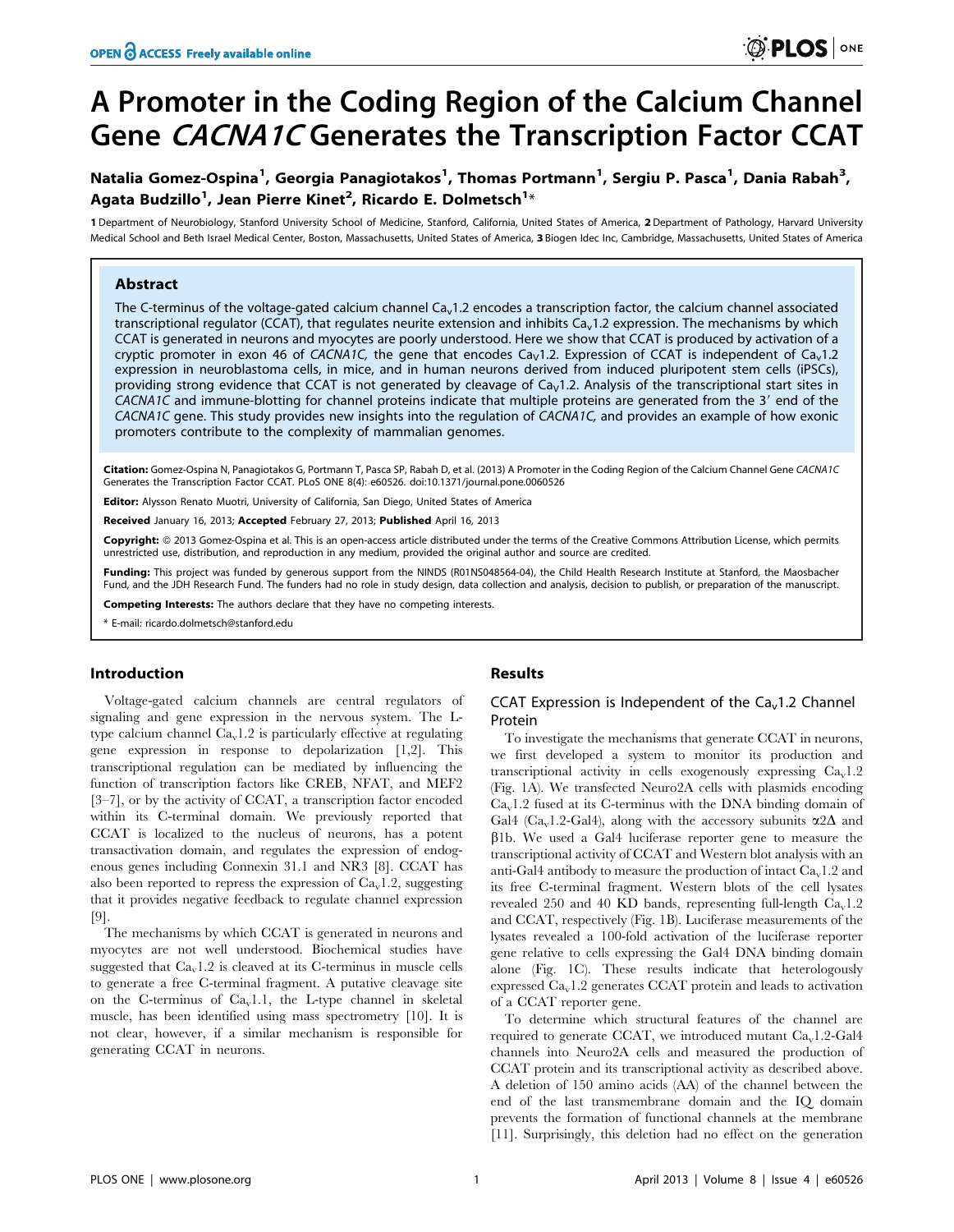

GAPGRQPHGSSASSLVEAVL<mark>T</mark>REGLOO<mark>V</mark>ACOPKP<mark>T</mark>EVTTQELAGACIMTIESSE<br>GAPGRQPHGSSASSLVEAVLTREGLOOPACOPKPAEVTTQEAAGACIMTIESSE<br>GAPGRQPHGSASSLVEAVL<mark>A</mark>GGSLOO<mark>AA</mark>QDPKPAEVTTQEAAGACIMTIEEN

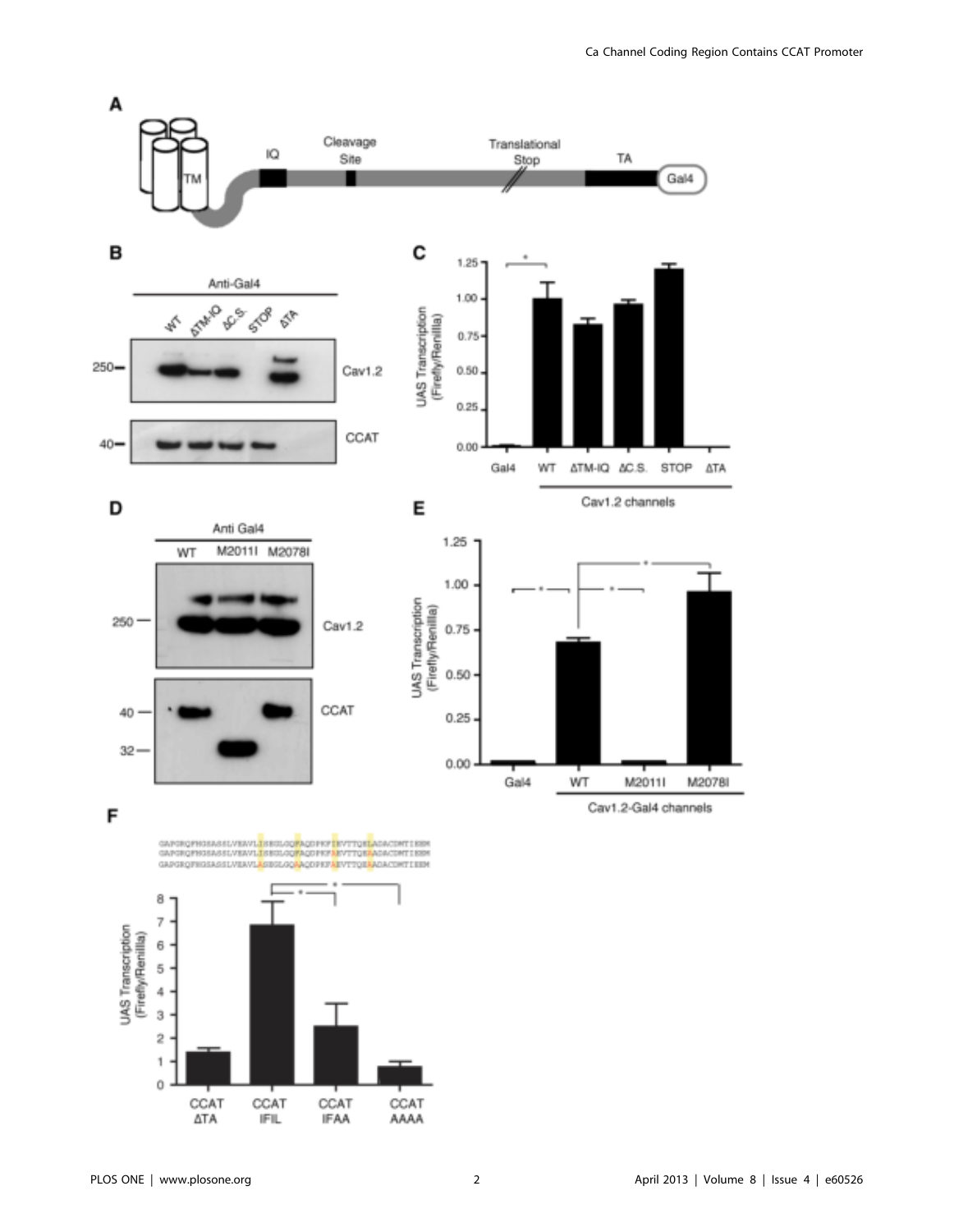Figure 1. CCAT Expression is Independent of Ca<sub>v</sub>1.2 Channel Protein. (A) Schematic representation of the Ca<sub>v</sub>1.2-Gal4 fusion and channel mutants. Four mutations are depicted:  $\Delta TM$ -IQ is a deletion from the TM to IQ motif that renders the channel unable to traffic to the membrane.  $\Delta C$ .S is a deletion of the conserved cleavage site in Cav1.1. STOP is a translational stop at 1910 AA. TA is a deletion of CCAT's transcription activation domain. (B) Western blot of Neuro2A cells expressing Ca<sub>v</sub>1.2-Gal4 channels depicted in A (upper panel) and Gal4-tagged C-terminal fragments (bottom panel) probed with an antibody to Gal4. (C) Reporter gene activity of Neuro2A cells expressing a UAS-luciferase reporter plasmid along with Cav1.2-Gal4 channels depicted in A or Gal4 alone as a control. Cells were co-transfected with a Renilla luciferase construct driven by the thymidine kinase promoter to control for cell number and transfection efficiency. Results are given as a ratio of Firefly to Renilla luciferase activity. (Means  $\pm$  SD; \*,0.0001 vs. Gal4). (D) Western blot of Neuro2A cells expressing WT, M2011I, and M2078I Cav1.2-Gal4 channels (Upper Panel). Bottom panel shows Gal4-tagged C-terminal fragments. Proteins were detected with a Gal4 antibody. Large molecular protein in channel western represents unsolubilized, multimeric channel proteins. (E) Luciferase activity of Neuro2A cells expressing either Gal4 alone, WT, M2011I, or M2078I Gal4-tagged channels. (Means  $\pm$  SD;  $*$  <0.0001 vs. Gal4). (F) Mean luciferase activity ( $\pm$  SD) in Neuro2A cells expressing CCAT-Gal4 constructs along with the UASluciferase reporter and TK-Renilla luciferase construct as controls. CCAT- $\Delta$ TA lacks the transcriptional activation domain and serves as a negative control. CCAT-IFIL corresponds to WT sequence. Sequences are included to show the mutations used. doi:10.1371/journal.pone.0060526.g001

of CCAT or on its ability to activate transcription (Fig. 1B and 1C,  $\triangle T M$ -IQ), suggesting that functional channels are not required for the production or function of CCAT. In agreement with this, we saw no changes in CCAT expression after treating cells with Brefeldin A, a blocker of protein transport that prevents  $Ca<sub>v</sub>1.2$  trafficking to the membrane (Fig. S1A). We next deleted a site on  $Ca<sub>v</sub>1.2$  that is homologous to the putative Cterminal cleavage site in  $Ca<sub>v</sub>1.1$  previously identified by mass spectrometry [10]. Deletion of this site had no effect on the generation of CCAT or on its ability to activate transcription (Fig. 1B and 1C,  $\Delta$ C.S).

To determine if the production of full length  $Ca<sub>v</sub>1.2$  is necessary for the generation of CCAT, we introduced a stop codon at AA 1910, upstream of the previously characterized CCAT transcriptional activation domain [8]. This mutation prevented the production of the full-length channel but, surprisingly, did not affect the production of CCAT or its ability to activate the luciferase gene (Fig. 1B and 1C, STOP). In contrast, deletion of the final 133 AA of  $Ca<sub>v</sub>1.2$ , which includes the transactivation domain of CCAT, completely abolished CCAT expression (Fig. 1B and 1C,  $\Delta$ TA). These results indicate that the generation of CCAT requires expression of the distal C-terminus of  $Ca<sub>v</sub>1.2$  but does not require production of the full-length channel.

One possible explanation for these results is that CCAT is generated from an alternative translation initiation site at the 3' end of the  $Ca<sub>v</sub>1.2$  message. Because translation initiation normally begins with methionine, we mutated two methionine residues in the C-terminus of the channel (M2011 or M2078) that could lead to the production of a 20–30 KD C-terminal protein. While mutation of M2078I had no effect on either the generation of CCAT or on its activity as a transcription factor, mutation of M2011 to an isoleucine residue caused an 8 KD decrease in the size of CCAT and completely abrogated CCAT-dependent transcription (Fig. 1D and 1E). These results suggest that CCAT translation begins at M2011.

The loss of transcription in the M2011I mutant suggests that the region between M2011 and M2073 contains a domain that is critical for transcription. A possible candidate is a modified leucine zipper (LZ) composed of the residues IFIL spaced by seven amino acids [12] that is highly conserved from Drosophila to humans (Fig. S1B and S1C). To determine if this domain is necessary for transcription, we mutated the IFIL residues to alanines. Mutation of IL to AA reduced transcription by 75% while mutation of all four residues eliminated transcription completely (Fig. 1F). These results indicate that the LZ in the Cterminus of CCAT is necessary for the transcriptional activity of the protein.

## CCAT is Translated from an Independent Transcript Driven by an Exonic Promoter

CCAT could be translated either from an internal ribosome entry site (IRES) in the  $Ca<sub>v</sub>1.2$  mRNA or from an independent message. To determine if the cells that produce CCAT contain multiple species of mRNAs encoding  $Ca<sub>v</sub>1.2$ , we performed Northern blot analysis on lysates from Neuro2A cells expressing  $Ca<sub>v</sub>1.2-Gal4$  channels, using a probe complementary to the last exon of the channel (exon 47). We observed two mRNAs, one of approximately 7.5 Kb corresponding to full-length channel, and a second transcript of approximately 1.4 Kb likely corresponding to CCAT (Fig. 2A). Though this result suggested that a second transcript was involved in generating CCAT, it did not rule out the possibility of an IRES within the full-length channel transcript. To examine this alternative, we deleted the CMV promoter driving the expression of  $Ca<sub>v</sub>1.2-Gal4$  and looked for both the 1.4 Kb message and CCAT protein. As expected, deletion of the CMV promoter led to a loss of the 7.5 Kb channel transcript and the full-length channel protein. However, neither the 1.4 Kb transcript nor the expression of the CCAT protein were affected by deletion of the CMV promoter (Fig. 2A– C, +Promoter and  $\Delta$ Promoter). Together, these data demonstrate that CCAT is translated from a  $3'$  mRNA that is generated independently of the mRNA that encodes the fulllength channel.

The results above also suggest that CCAT expression is driven by a promoter in the coding sequence of  $Ca<sub>v</sub>1.2$ . To identify this promoter, we cloned fragments of the coding sequence of  $Ca<sub>v</sub>1.2$ upstream of the luciferase coding sequence and measured luciferase expression (Fig. 2D and 2E). The full coding sequence of the channel increased luciferase expression approximately 20 fold more than a construct containing exons 1–45 of the channel gene or a reporter gene without a promoter (Fig. 2E, Full length, E1–45). Exons 46 and 47 preserved all the promoter activity of the full length channel, while the 238 base pairs upstream of M2011 in exon 46 preserved 80% of the promoter activity, suggesting that this sequence was sufficient to promote transcription (Fig. 2E, E46- 47, E46).

We next examined whether this promoter activity was preserved in the context of the endogenous genomic locus. We constructed a minigene containing 4 Kb of genomic sequence comprising the last two introns and the last two exons of CACNA1C and introduced the Gal4 DNA binding domain in frame with the last exon of the gene (Fig. 2F, WT). We introduced this construct into cells along with a UAS reporter gene and found that it activated transcription to eight-fold higher levels than a control plasmid containing a frame shift mutation between CCAT and the Gal4 DNA binding domain (Fig. 2F and 2G, FS). We next deleted the 238 bp promoter region in exon 46 ( $\Delta$ 238bp) and found that this prevented activation of transcription, indicating that this region is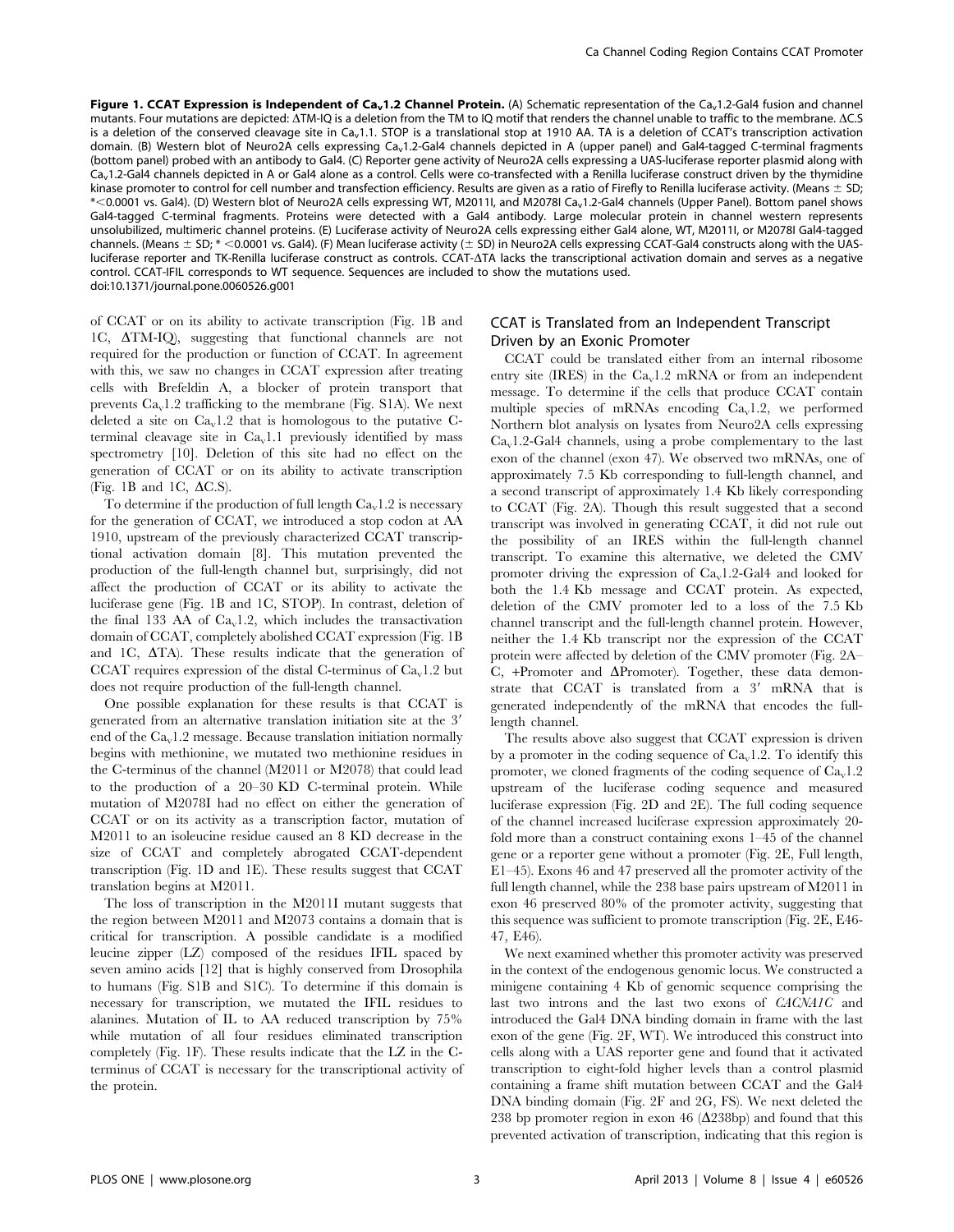

Figure 2. CCAT is Translated from an Independent Transcript Driven by an Exonic Promoter. (A) Northern blot analysis of mRNA extracted from Neuro2A cells expressing Ca<sub>v</sub>1.2-Gal4 channel constructs with or without CMV promoter. The first lane contains mRNA extracted from untransfected cells. The membranes were hybridized with a radioactively labeled RNA probe to Exon 47 of the channel. (B) Western blot of Neuro2A cells expressing Ca<sub>v</sub>1.2-Gal4 channel constructs with or without CMV promoter. Upper panel shows full-length channels. Bottom panels shows Gal4tagged CCAT. Membranes were immunoblotted with a Gal4 antibody. (C) UAS reporter activity of Neuro2A cells expressing Ca<sub>v</sub>1.2-Gal4 channel constructs with or without CMV promoter. (Means  $\pm$  SD;  $*$ <0.0001 vs. Gal4). (D) Schematic representation of Firefly reporter constructs designed to map the region within the coding sequence of the channel responsible for the promoter activity. Full-length construct has the complete sequence of the channel upstream of the luciferase coding sequence. E1-45 construct includes all exons up to exon 45. E46-47 contains exon 46 and 47 upstream of luciferase. (E) Luciferase activity as a surrogate measure of luciferase expression from constructs depicted in D. Graph compares expression level in Neuro2A cells transfected with either full-length, E1-45, E46-47, E46, or E47 constructs. (Means ± SD). (F) Schematic representation of the minigenes. A 4 Kb genomic segment containing the last two exons and introns of CACNA1C was fused to the coding sequence of Gal4. WT is the wild-type minigene. FS is a negative control where a G has been inserted between exon 47 and Gal4. Δ238bp lacks the 238bp region identified in E. Met 2011 has been mutated to isoleucine in M2011. (G) Mean luciferase activity (± SD) in Neuro2A cells expressing WT, FS, Δ238bp, and M2011I Gal4 minigenes along with a UAS-luciferase reporter. ( $* < 0.0001$  vs. WT). doi:10.1371/journal.pone.0060526.g002

also necessary for the production of CCAT in the context of the endogenous gene. Finally, we mutated M2011 in the minigene (Fig. 2F and 2G, M2011I) and found that this prevented activation of the reporter gene, consistent with its role in initiating CCAT translation. A crucial role of M2011 was further confirmed by the observation that mutations of M2073 and 2078, two other methionines in this region, had no effect on the ability of the minigene to activate transcription (Fig. S2A). Taken together, these experiments strongly suggest that exon 46 of  $Ca<sub>v</sub>1.2$  contains

a promoter that can drive expression of CCAT, in the context of both the cDNA and the endogenous genomic locus.

## CCAT is Generated From an Independent Transcript in vivo

We next investigated whether multiple mRNAs were also generated from the CACNA1C gene in vivo. We extracted mRNA from the cerebral cortex, diencephalon, and cerebellum of rats at different developmental stages and analyzed them using Northern blotting. We used a probe targeting exon 47 to detect both the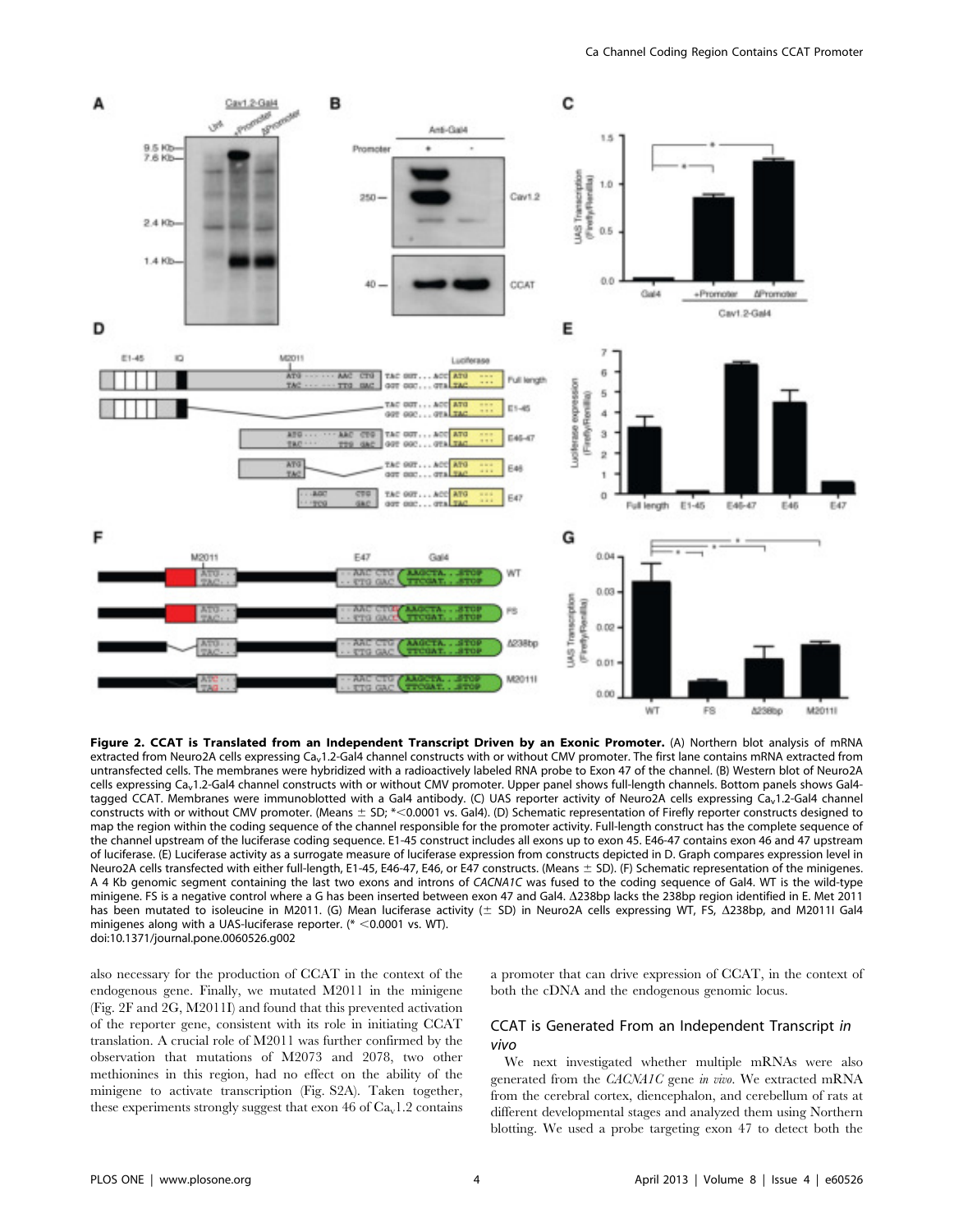CCAT and  $Ca<sub>v</sub>1.2$  mRNAs and found two distinct transcripts, one of 8.5 Kb that likely encodes the full length channel and a second one of 2.2 Kb that could encode for CCAT (Fig. 3A). A second probe directed against exons 21–24 detected only the full-length channel (Fig. 3B). Interestingly, in three independent experiments, the CCAT and  $Ca<sub>v</sub>1.2$  transcripts were regulated reciprocally during development and in different brain regions. CCAT expression was highest in E18 brains and P1 cerebellum, whereas the full-length channel reached peak expression in adult diencephalon and cortex (Fig. 3C). These data confirm the existence of at least two different exon 47-containing mRNAs in vivo, and is consistent with the previously reported idea that CCAT may negatively regulate transcription of  $Ca<sub>v</sub>1.2$  channels [9].

We next asked whether an mRNA containing exon 47 is expressed independently of the full  $\text{Cav1.2}$  mRNA in individual neurons using single cell quantitative PCR. We isolated single cells from P14 forebrain and measured the abundance of messages containing exons 2, 8, 44, and 47 using Fluidigm dynamic arrays. In all cells, messages containing exon 47 were approximately 80 fold more abundant at the single cell level than messages containing the other exons  $(n = 182; Fig. 3D)$ . Analysis of the cells co-expressing the neuronal marker Map2 showed 100-fold higher expression of exon 47 ( $n = 39$ ; Fig. 3E). These data suggest that this exon is expressed independently of the full channel mRNA. Additional support for this conclusion came from single cell quantitative PCR analysis of induced-pluripotent-stem-cell (iPSC) derived human neurons (Fig. S3A). We found that 21.9% of cells expressed exon 47 without expressing other exons, while 15.2% expressed both exon 47 and other  $Ca<sub>v</sub>1.2$  exons (Fig. 3F and 3G,). Interestingly, the oligodendrocyte marker CMTM5 and the inhibitory neuronal markers GAD67 and NKX2.1 were significantly correlated in cells expressing exon 47 alone, suggesting that CCAT or another exon 47-containing message may be important for the function or specification of these cells (Fig. S3B). Together, these data provide further support for the existence of 3 CACNA1C transcripts and indicate that these transcripts are regulated in a cell-type specific manner.

#### CCAT Expression is Regulated During Brain Development

To provide additional evidence for the idea that CCAT is differentially regulated during development and in different cell types, we used anti-CCAT antibodies to probe sections of cerebellum, thalamus, and cortex from developing rats. The fraction of cells with CCAT nuclear staining decreased with age in the cerebellum and thalamus. In E18 embryos, most cells in the thalamus and developing cerebellum had nuclear CCAT, whereas in three-week old rats, the staining in the cerebellum was confined to a thin layer of Purkinje neurons and modest nuclear staining in the thalamus (Fig. 4A and 4B). We detected almost no nuclear CCAT staining in the cortex at any stage of development. Together, these results show that the distribution and abundance of nuclear CCAT is consistent with the distribution of the 2.2 Kb transcript.

The tissue-specific expression of CCAT implies that the CCAT promoter is differentially regulated in different cells. To test this idea, we compared the activation of the CCAT promoter using  $Ca<sub>v</sub>1.2-Gal4$  channels and the UAS-luciferase reporter gene in primary cultures of E18 thalamic and cortical neurons (Fig. 4C). Both the full length  $Ca<sub>v</sub>1.2-Gal4$  and  $Ca<sub>v</sub>1.2-Stop-Gal4$  activated transcription in thalamic neurons but not in cortical neurons, consistent with the idea that the CCAT promoter is more active in the developing thalamus than in the developing cortical plate. As expected, the Cav1.2-Gal4 M2011I mutant channel did not activate transcription in thalamic cells, indicating that transcription depends on translation initiation at this methionine. These results indicate that CCAT protein expression is well correlated with the activity of the CCAT promoter in cells.

## Transcriptional Start Sites in the 3' End of CACNA1C Produce Multiple Proteins

The results above indicate that there are multiple mRNA transcripts derived from the CACNA1C gene. To map the transcriptional start sites (TSS) within the gene, we sequenced the 5' ends of mRNAs found from E18 rat brain using Rapid Amplification of cDNA Ends (5' RACE). To test our approach, we first determined the TSS in the transcript generated in cells expressing the  $Ca_v1.2-Gal4$  and  $Ca_v1.2-Gal4$  promoter-less constructs. The TSS was 50 bp upstream of M2011 (Fig. S4A, 5A, and 5B). We then tested mRNA isolated from E18 rat brain. In five independent 5'-RACE experiments, we identified three novel TSS's in the 3' region of the  $CACMAIC$  gene that are independent of the two known start sites of the channel (TSS 1 and 1b). TSS 2 gives rise to a transcript that is predicted to encode a protein with a molecular weight of 110 KD that contains the channel's sixth transmembrane helix of ion pore domain III, domain IV, and the C-terminus. Introduction of this mRNA fused to GFP into mammalian cells led to the production of a 120 KD membrane-bound protein, indicating that this mRNA can be translated in cells (Fig. 5C). TSS 3 is predicted to produce a noncoding RNA, and TSS 4 encodes for a 15 KD protein predicted to be full-length CCAT. Expression of this final mRNA fused to GFP in cells leads to the production of a soluble protein that is localized to the nucleus and looks in all respects like CCAT (Fig. 5C). TSSs 3 and 4 can also be found in the CAGE database, a genome wide database of mouse transcriptional start sites, providing additional support for the existence of these sites in multiple species. These results strongly suggest that the CACNA1C gene has multiple start sites that lead to the production of proteins with dramatically different structural and functional features.

One prediction of our findings is that mice lacking  $5'$  exons of  $CACMAIC$  should not express full-length  $Ca<sub>v</sub>1.2$  channels but should express other proteins derived from 3' regions of the gene. Our 5' RACE experiments suggest the existence of two additional protein products a 110 KD protein from TSS 2 and CCAT, a 15 KD protein from TSS 4. To test this idea, we used Western blotting and immunocytochemistry to measure nuclear CCAT expression in the brains of heterozygous  $(N/+)$  or null  $(N/N)$ embryos lacking exons 14 and 15 of the CACNA1C gene at 11.5 days post-conception (dpc) (Fig. S4C and S4D). Antibodies directed against the C-terminus of  $Ca<sub>v</sub>1.2$  revealed a 250 KD and a 115 KD band in the membrane fraction of the brain lysates of WT mice and a 15 KD band in the nuclear fractions (Fig. 5D and E). These three bands have the same molecular weights as the three CACNA1C-derived proteins that arise from TSSs 1, 2, and 4, suggesting that they might be products of this gene. Mice lacking exons 14 and 15 of CACNA1C are missing the 250 KD band but still generate the 115 and 15 KD proteins. This result is consistent with the idea that the loss of  $5'$  exons disrupts production of the full-length channel but does not alter the production of proteins encoded by  $3'$  exons in the gene. To provide further evidence for the persistence of CCAT in  $Ca<sub>v</sub>1.2$ knock out mice, we performed immunocytochemistry in N/+ and N/N embryos using anti-CCAT antibodies. N/+ embryos had cytoplasmic and membranous anti-CCAT immunoreactivity in the developing neural tissue, heart muscle, and major blood vessels. Strong nuclear staining was noted in somites and mesenchymal tissue (Fig. S4E).  $Ca_v1.2$  null embryos showed intact nuclear staining in somites (Fig. 5F), suggesting that anti-CCAT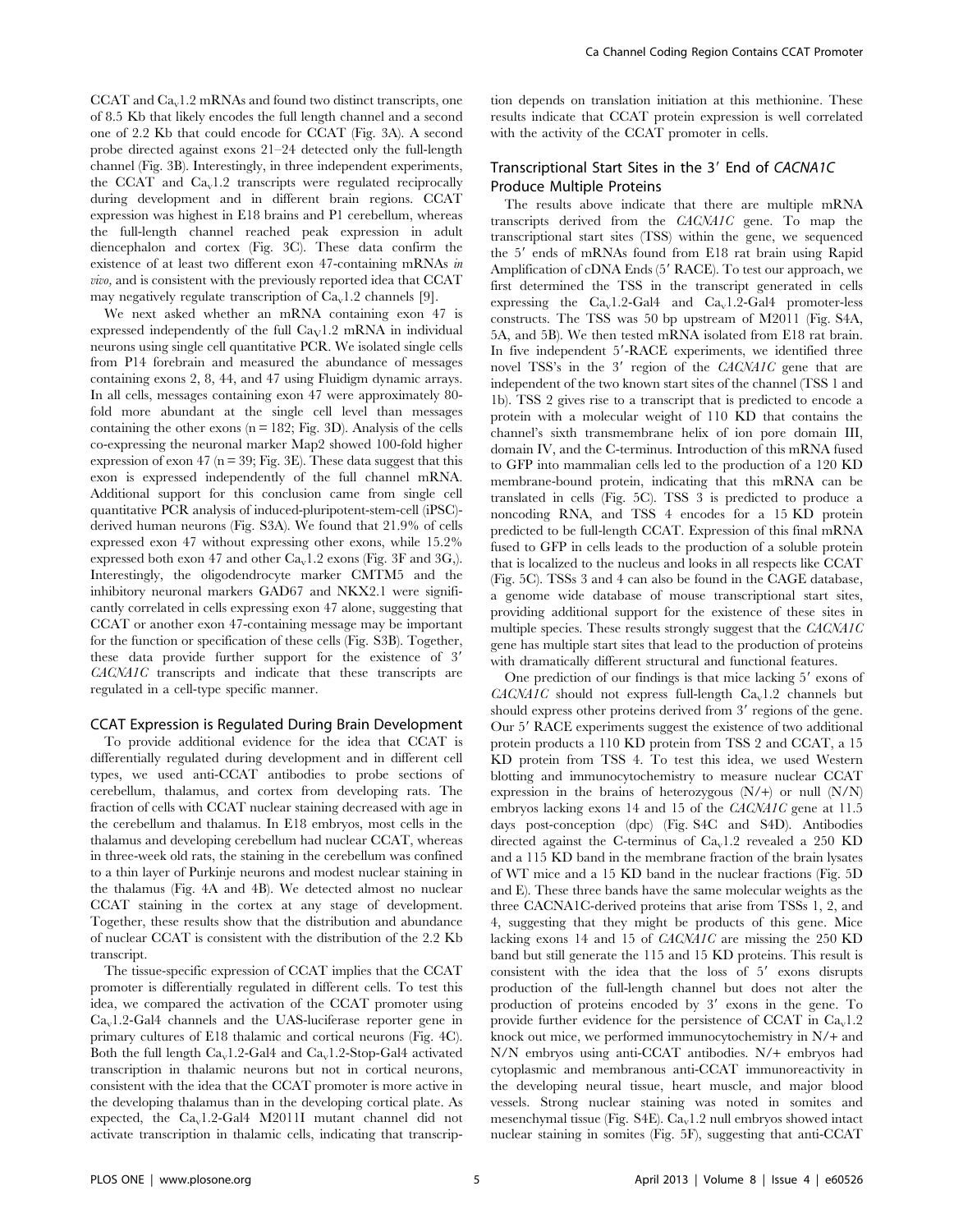

Figure 3. CCAT is Generated From an Independent Transcript in vivo. (A-B) Northern blot analysis of mRNA extracted from cortex, diencephalon, and cerebellum from E18, P1, and adult rats. The membranes were hybridized with radioactively labeled DNA probe to either exon 47 (A) or exons 21–24 (B) of the channel. Bottom panel shows the same membrane labeled with a probe to the 18S ribosomal RNA as a loading control. (C) Graphs showing the normalized expression of the full-length and 2.2 Kb band in the cortex, midbrain, and cerebellum at 3 developmental stages: E18, P1, and adult. Each line represents an independent experiment. The northern blot shown in A corresponds to the blue tracing. Signals were normalized to the 18S RNA signal. (D–E) Dot plots showing the normalized expression of exons 2, 8, 44, and 47 per cell in mouse neurons. For all comparisons of exon 47 to the other exons,  $p$ <0.001 (\*\*\*) according to one-way ANOVA with post-hoc Bonferroni correction for multiple comparisons. Exons 2, 8, and 44 are not significantly different from each other. (F) Graphs showing fractions of human IPSC-derived neurons expressing exon 47 exclusively or both exons 47 and 8 (n = 269). (G) Fraction of exon 47-containing human IPSC-derived neurons expressing either exon 47 exclusively or co-expressing exon 8. doi:10.1371/journal.pone.0060526.g003

reactive nuclear protein was still present in cells lacking full-length channel.

### **Discussion**

In this study, we provide evidence supporting that CCAT is produced not by cleavage of the  $Ca<sub>v</sub>1.2$  channel protein but by an internal promoter in the CACNA1C gene that drives expression of exons 46 and 47 independently. This is unusual in at least two respects. First, although alternative promoters have been described for many genes, they generally regulate the production of similar proteins. In this case, the promoter controls the production of a 15 KD transcription factor from a gene that also produces a 240 KD calcium channel. This kind of genetic multitasking, while common in viruses, is rare in mammals. Second, the promoter for CCAT is located in the coding region of the CACNA1C gene. An exonic promoter has been described for the sperm-specific axonemal dynein subunit Sdic in Drosophila, but in that case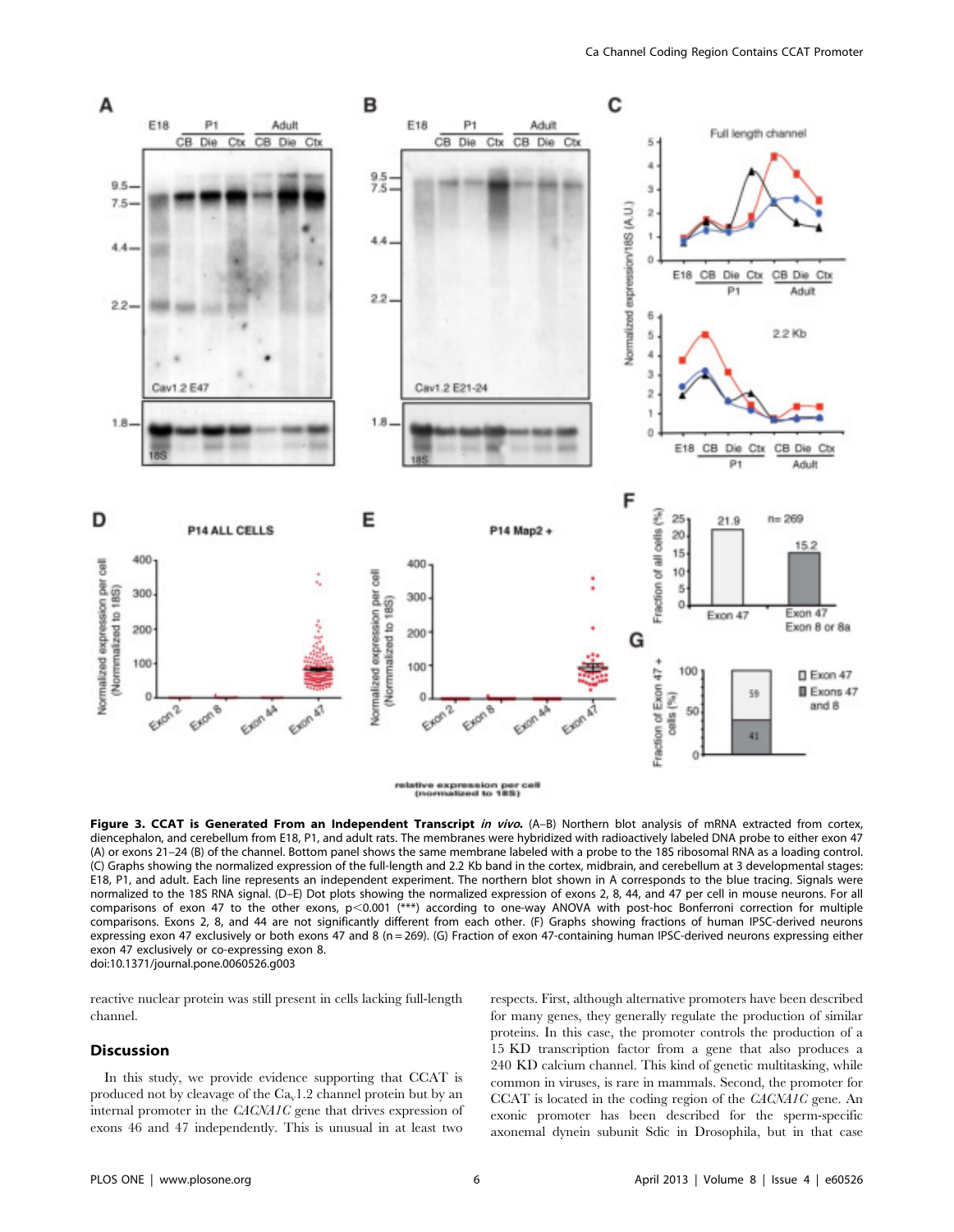

Figure 4. CCAT Expression is Regulated During Brain Development. (A) Immunohistochemistry of E18, P1, and 3-week-old rat cortex, cerebellum, and thalamus showing developmental variation in the amount and distribution of CCAT nuclear staining. Cortex shows mostly cell body and dendritic staining of CCAT in the three developmental stages. Anti-CCAT is shown in red and nuclei in blue. (B) Immunohistochemistry of E18 mouse sagittal sections through the cortex, ventricle, and thalamus stained with anti-CCAT antibody. (C) Immunocytochemistry of cortical and thalamic neurons grown 5 days in vitro stained with anti-CCAT. Transcriptional assays of cortical (top) and thalamic (bottom) neuronal cultures transfected with the UAS-luciferase reporter along with the Gal4-tagged channels described in Fig. 1. Bars represent normalized transcription to Gal4 alone. (Means  $\pm$  SD;  $*$  <0.005 and  $**$  <0.0001 vs. M2011I-Gal4). doi:10.1371/journal.pone.0060526.g004

the promoter is contained in the coding region of the neighboring gene AnnX, [13]. While this is the first report of this kind of promoter in mammals, whole genome transcriptome and transcription factor binding studies suggest that exonic promoters could be more widespread in the genome than we have appreciated.

The unusual relationship between CCAT and  $Ca<sub>v</sub>1.2$  suggests a novel mechanism for the regulation of channel expression. Our studies show that CCAT and  $Ca<sub>v</sub>1.2$  are expressed in complementary patterns in the developing brain. CCAT is highly expressed in the developing thalamus and cerebellum and is suppressed later in development, while  $Ca<sub>v</sub>1.2$  is expressed in a reciprocal pattern. Consistent with this, we found exon 47 to be exclusively expressed in a significant number of human iPSCderived neurons in the absence of other  $Ca<sub>v</sub>1.2$  exons. This is consistent with the recent finding that CCAT suppresses the expression of  $Ca<sub>v</sub>1.2$  and suggests that CCAT may play a role in controlling channel expression during development.

Our findings that internal promoters reside within the CACNA1C gene and that multiple proteins can be expressed from the same gene have potential implications for neuropsychiatric diseases. Recent genome-wide association studies have identified CACNA1C as a candidate gene in bipolar disorder, schizophrenia, and autism. It has been assumed that mutations in this gene affect the function or expression of the channel, but it is possible that they could also alter the levels or function of CCAT or the other proteins generated from this gene.

In summary, these results provide insights into a mechanism through which complexity is generated in mammalian genomes. Exonic promoters that lead to the expression of protein fragments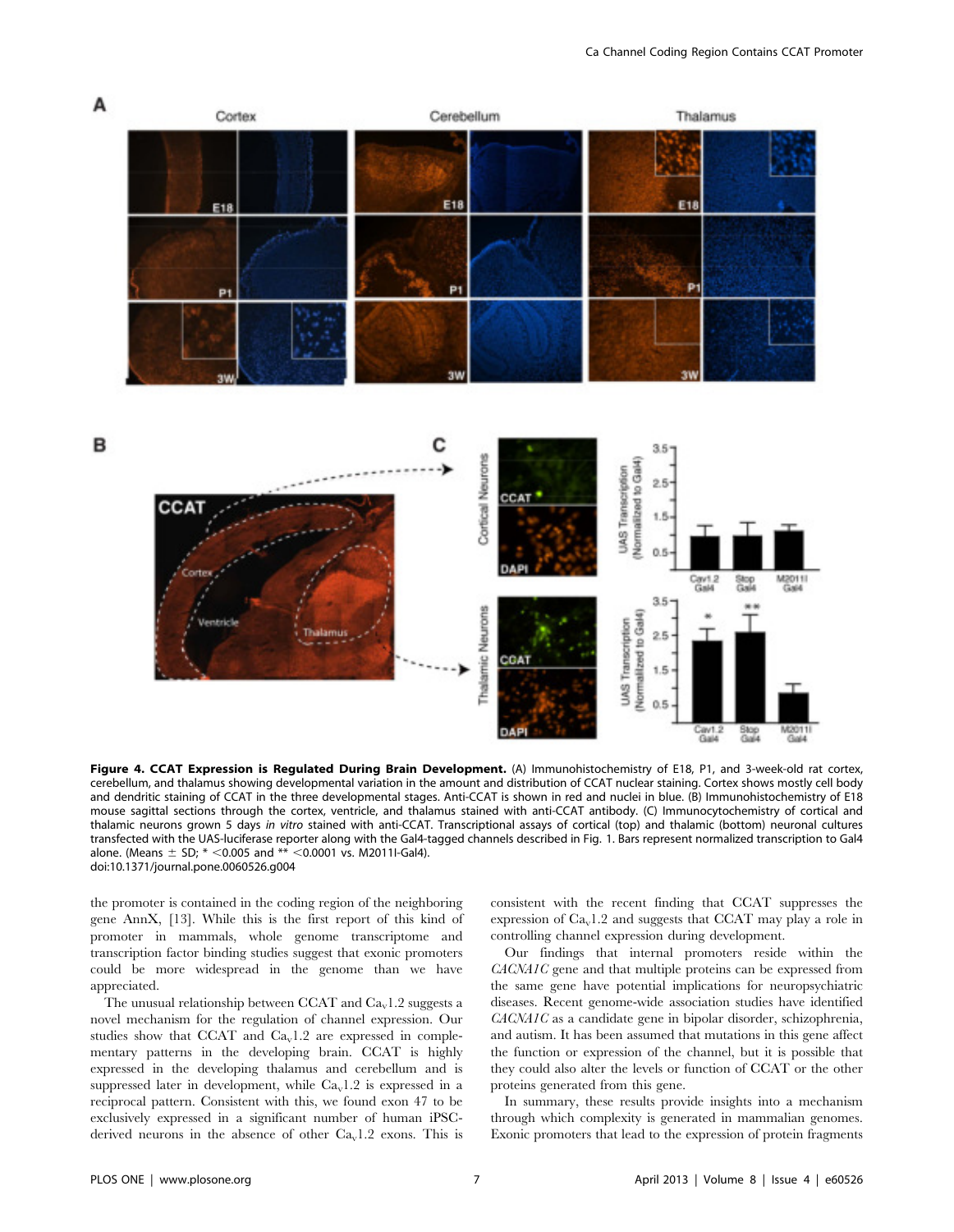

Figure 5. Transcriptional Start Sites in the 3' End of CACNA1C Produce Multiple Proteins. (A) Schematic representation of CACNA1C showing the location of TSS's found and depictions of the proteins predicted to be expressed from these transcripts. (B) Table showing a summary of transcriptional start sites and nearby CAGE tags. Chromosomal addresses for experimental TSS are given as the corresponding location in the Mouse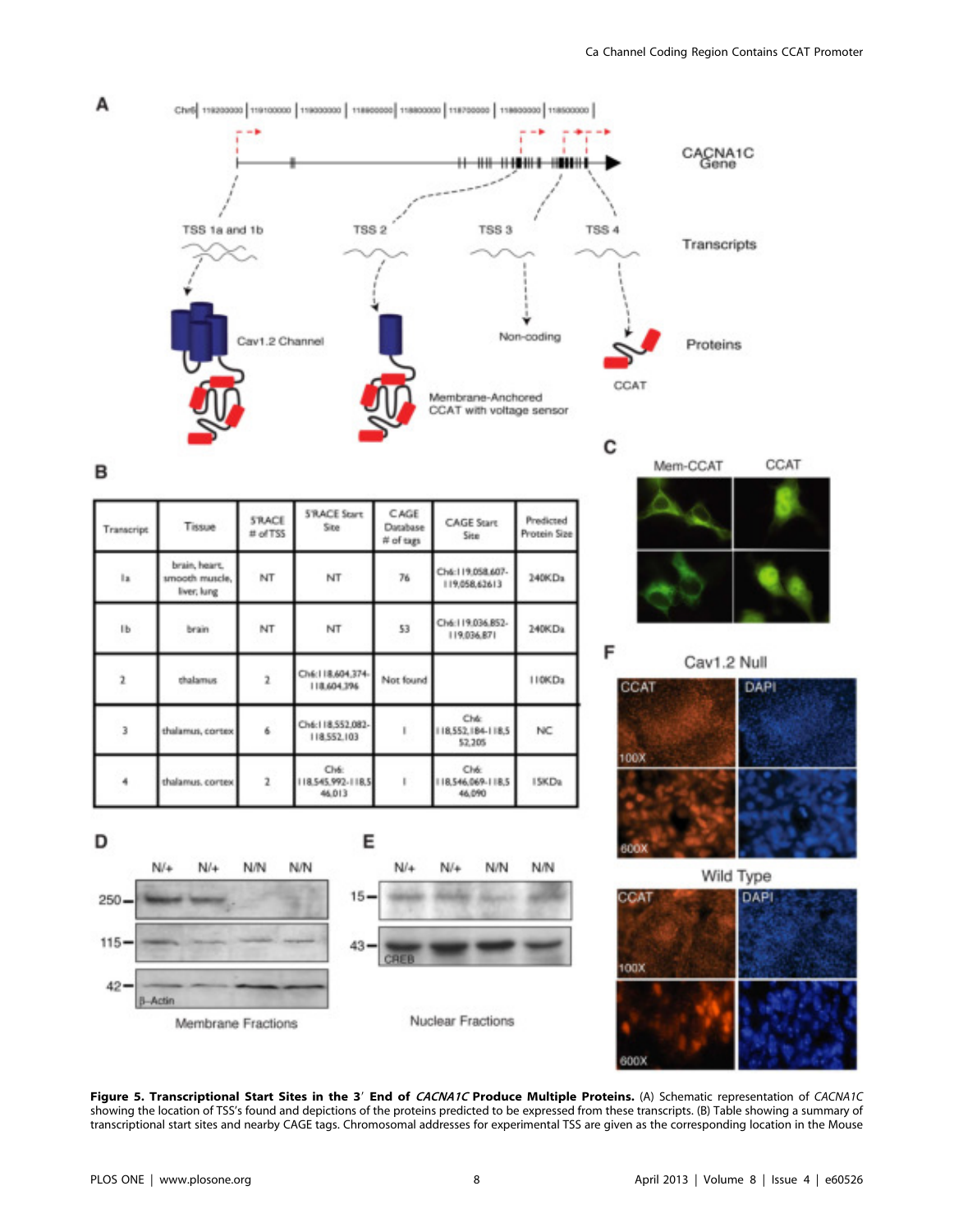July 2007 genome assembly. NT (Not tested), NC (non-coding). (C) HEK cells expressing Mem-CCAT GFP and CCAT GFP constructs. (D-E) Western blot analysis of membrane fractions (D) and nuclear fractions (E) obtained from 11.5 dpc heterozygous (N/+) or homozygous (N/N) Ca<sub>v</sub>1.2 knockout embryos probed with the anti-CCAT antibody. Bottom panels show loading controls. (F) Immunohistochemistry of 11.5 dpc Ca<sub>v</sub>1.2 null embryos reveals strong nuclear staining with the anti-CCAT antibody (red) in the developing somites. Nuclei are shown in blue. doi:10.1371/journal.pone.0060526.g005

increase the diversity of the proteome, which has implications for the prediction of gene products and for the interpretation of knockout phenotypes.

## Materials and Methods

#### **Materials**

For details on reagents, antibody generation, and dilutions see Supporting Information.

#### Cell Culture and Transfection

Neuro2A cells were cultured in Dulbecco's Minimal Essential Media (DMEM) containing 10% fetal bovine serum (FBS; 15% for PC12s), penicillin, streptomycin (P/S), and L-glutamine (LQ).

Cortical and thalamic neurons were dissociated from E17–19 Sprague Dawley rats as described (Xia et al., 1996) and maintained for 6–14 days in culture in Basal Medium Eagle with 5% FBS, P/S, LQ, and 1% glucose. For a detailed description see Supporting Information.

#### Plasmid Construction

For details on plasmid construction including primers see Supporting Information.

#### Subcellular Fractionation

Note. For biochemical experiments all protein samples were kept at or below  $-4^{\circ}$ C. Complete protease inhibitor tablets were added to all solutions fresh before the experiment.

For  $Ca<sub>v</sub>1.2$  knockout mice and the controls, pregnant females at 11 days post plugging were anesthetized using  $CO<sub>2</sub>$  and embryos were dissected in cold PBS. The tails were cut and separated for DNA genotyping. Tissue subcellular fractionation and protein extraction was performed as described [14]. Briefly, after dissection, embryos were cut and washed in cold 250-STMPBS, homogenized, and centrifuged at 800 g for 15 min. The nuclear pellet was resuspended and homogenized again. Supernatants were pooled to form cytosolic fraction I and the pellet constituted nuclear fraction I. The cytosolic fraction was centrifuged 1 h at 100,000 g to pellet the microsomal fraction, which was solubilized in ME buffer for 1 h and finally centrifuged for 30 min at 9000 g. This supernatant constituted the solubilized membrane fraction. Nuclear fraction I was resuspended in 2M-STMDPS buffer and layered on a 2M STM cushion in a centrifuge tube. Samples were spun at 80,000 g for 30–45 min. The pelleted nuclei were solubilized in NE buffer, then passaged through an 18 gauge needle and spun at 9000 g for 30 min. Supernatant was used as salt soluble nuclear proteins.

## Immunoprecipitation and Western Blotting

Neuro2A cells were lysed 24 hrs post-transfection using lysis buffer containing 1.5% TritonX-100, 50 mM TRIS-HCL pH 7.5, 150 mM NaCl, 10mM EDTA, and protease inhibitor tablets (Roche). Immunoprecipitations were carried out using 4 µg of Gal4 antibody and Protein A/G beads (Santa Cruz).

Western blotting was conducted using standard protocols. Antibodies and dilutions are included in Supporting Information. Protein concentration was measured by the BCA method (Pierce).

#### Immunofluorescence

Cortical and thalamic neurons were fixed in 4% paraformaldehyde/2% sucrose and 10 mM EDTA in PBS for 10 minutes followed by permeabilization with 0.025% TritonX-100 and blocking with 3% bovine serum albumin (BSA) in phosphatebuffered saline (PBS). For details on antibody dilutions see Supporting Information.

Brains from embryonic and postnatal rats and wildtype C57BL/ 6 mice were dissected and fixed in 4% paraformaldehyde (PFA) in 0.1M phosphate buffer (PB, pH 7.4). Brains from animals younger than embryonic day 18 (E18) were fixed in PFA for 30 minutes, whereas brains from postnatal mice were fixed overnight at  $4^{\circ}$ C. Subsequently, brains were transferred to a 30% sucrose solution overnight for cryoprotection, embedded in Tissue-Tek OCT compound, and cut (15  $\mu$ m for embryonic brains, 25–30  $\mu$ m for postnatal brains) on a freezing cryostat (Leica, CM3050). All tissue was stored at  $-80^{\circ}$ C until further use. For immunofluorescence analysis of CCAT expression, slides were washed in PBS containing 0.1% bovine serum albumin (BSA) to remove excess OCT. Sections were blocked in 10% normal goat serum (NGS; Gibco) containing  $0.25-3\%$  Triton X-100 for 1 hour at  $25^{\circ}$ C. Primary antibody (anti-CCAT, 1:150) was applied overnight in 10% NGS with 0.1% Triton X-100 at  $4^{\circ}$ C followed by the appropriate fluorochrome conjugated secondary antibody (Alexa conjugates; Molecular Probes) for 1 hour at  $25^{\circ}$ C. Slides were then washed in PBS with 0.1% BSA, counterstained with Hoechst or DAPI, and mounted in Aqua Poly/Mount (Polysciences, Inc.) for fluorescent microscopy.

Slides were visualized by conventional epifluorescence microscopy using a cooled CCD camera (Hamamatsu) coupled to an inverted Nikon Eclipse E2000-U microscope.

#### Luciferase Assays

For transfection ratios see Supporting Information. For all luciferase assays the mean of three biological replicates is reported. Most luciferase assays were performed 24 hr after transfection using the Dual-Glo luciferase assay kit from Promega. A Veritas 96-well luminometer (Turner Biosystems) was used to measure light emission. PFA-CMV (Gal4 alone) and UAS-luciferase constructs were obtained as part of the PathDetect transreporting system (Strategene). Data sets were analyzed using Igor Pro and Prism4 software. Two-paired t tests were performed between relevant conditions.

#### Northern Blots

mRNA was extracted from rat brains and N2A cells using the Fast-Track mRNA isolation kit according to manufacturer's instructions (Invitrogen). Northern blots were carried out using the NorthernMax kit solutions and followed the protocol as recommended by the manufacturer (Ambion), using  $5 \mu$ g of mRNA. For more details including probe synthesis see Supporting Information.

## Single Neuron Isolation from Mouse Brain

Mouse forebrain neurons were manually dissected, dissociated using papain, and stained with propidium iodine. Clone sorting in 96-well PCR plates (Eppendorf) was performed at the Stanford Shared FACS Facility on a BD Influx cell sorter.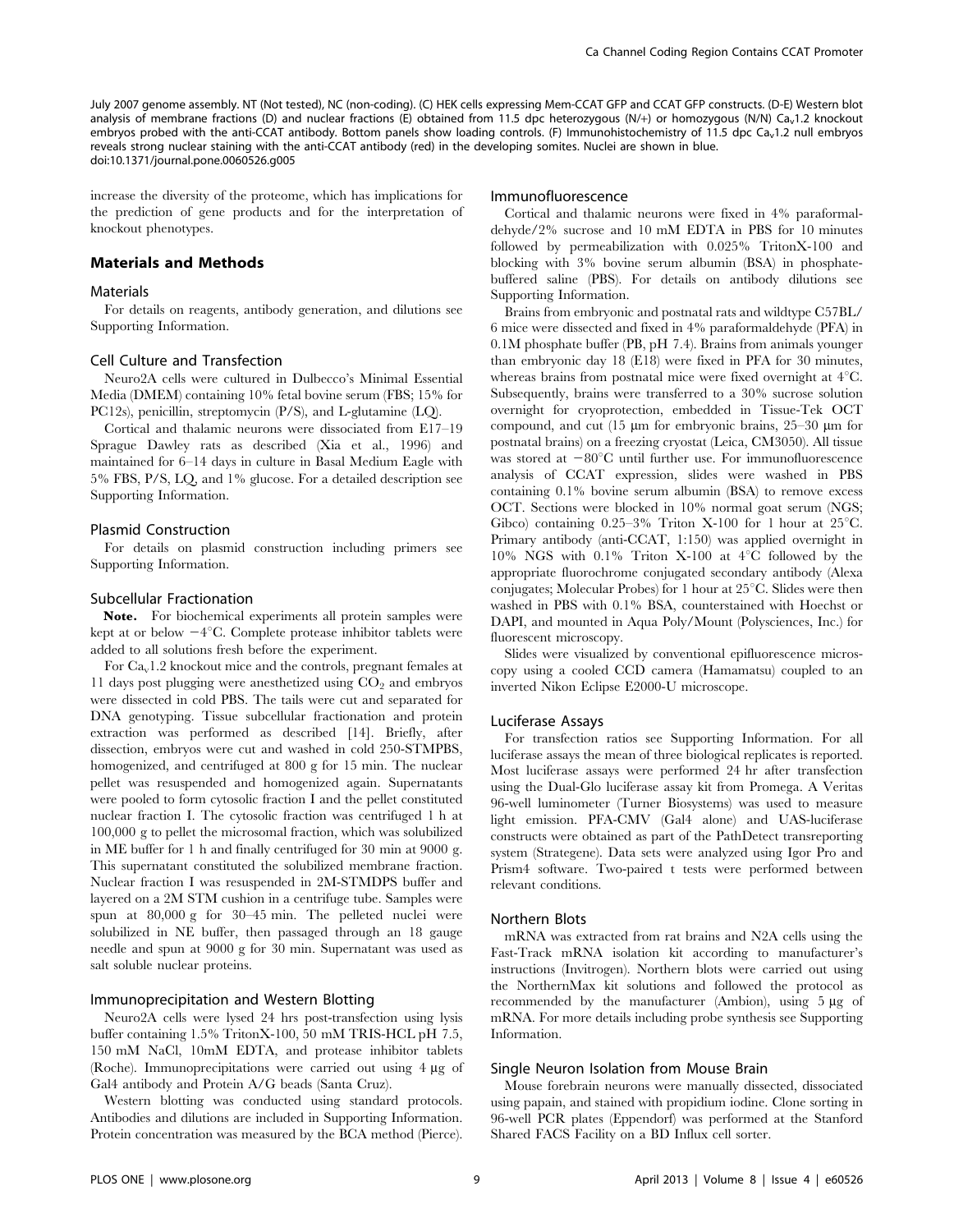## iPSC Generation and Maintenance

iPSC lines were generated as previously described [15]. Briefly, cells were derived from two healthy controls using infection with retroviruses expressing SOX2, OCT3/4, KLF4, and C-MYC of dermal fibroblasts. The iPSC lines were extensively characterized using a set of assays, including immunostaining with anti-Nanog and Alkaline Phosphatase antibodies, karyotyping, generation of teratomas in nude mice, mapping of viral integration sites, and Illumina arrays. iPSC were cultured on irradiated DR4 mouse embryonic fibroblast feeders in the following iPSC media: DMEM/F12 (1:1) media (Invitrogen) containing 20% knockoutTM SR (Invitrogen), 1 mM non-essential amino acids (Invitrogen), 3 mM L-glutamine (Invitrogen), 0.1 mM  $\beta$ -mercaptoethanol (Sigma-Aldrich), 100 units/ml penicillin and 100  $\mu$ g/ml streptomycin (Invitrogen), and 10-15 ng/ml bFGF (R&D Systems).

## Neuronal Differentiation

Neuronal differentiation was carried out using a modified version of a previously described protocol [16]. To generate embryoid bodies (EBs), iPSC colonies were detached by incubation with dispase (Invitrogen). EBs were kept in suspension in iPSC media in low attachment plates (Corning) for 4 days. For neural induction, day 5 EBs were plated in Neural Media (NM) on polyornithine/laminin coated plates with FGF2  $(20 \text{ ng}/\text{ul})$  and EGF  $(20 \text{ ng}/\text{ul})$ . NM media contained: Neurobasal (Invitrogen, cat. no. 10888), B-27<sup>®</sup> Supplement Minus Vitamin A (50X, cat. no. 12587-010), GlutaMAX (Invitrogen, 100x), 100 units/ml penicillin, and 100 mg/ml streptomycin (Invitrogen). Attachment of the EBs was facilitated by a 12 hour pulse with 10% FBS. During neural induction, the NM media supplemented with growth factors was changed every day. Rosettes were picked mechanically and immediately transferred to low attachment wells (Corning) in NM with FGF2 (20 ng/ $\mu$ l) and EGF (20 ng/ $\mu$ l), and kept in suspension for 7 days. Media changes on the neurospheres were performed every other day, and mechanical trituration was performed on days 3 and 5. For neural differentiation,  $\sim10$ neurospheres were plated on 12- or 15 mm polyornithine/laminin coated coverslips in NM media supplemented with FGF2 (20 ng/  $\mu$ l) and EGF (20 ng/ $\mu$ l) for the first 24 hours, and the media was then changed to NM supplemented with BDNF  $(20 \text{ ng}/\text{µ})$  and  $NT3$  (20 ng/ $\mu$ l). Half of the media was changed every other day for 21–22 days. Single cell qPCR arrays from the neuronal cultures were performed at day 43 of differentiation.

#### Single Cell qPCR

The Fluidigm Dynamic Array [17] was used to measure the expression of 96 genes in single cells. Neuronal cultures at day 43 of differentiation were rinsed with HBSS and incubated with Accutase (StemCell Technologies) until they detached from the dish. After one wash with fresh Neurobasal medium (Invitrogen), cells were resuspended in Neurobasal/B27 medium containing 1 mg/ml propidium-iodide (Molecular Probes) and filtered through a 40 µm nylon cell strainer (BD Biosciences). Cells were sorted into 10 µl pre-amplification mix containing 40 nM of all primers for the 96 genes of interest, and the following components of the CellsDirect One-Step qRT-PCR kit (Invitrogen): 2x reaction mix, SuperScript III RT/Platinum Taq mix. After sorting, samples were reverse transcribed and pre-amplified for 18 cycles. Pre-amplified samples were diluted (2x) with TE buffer and stored at  $-20^{\circ}$ C. Sample and assay (primer pairs) preparation for 96.96 Fluidigm Dynamic arrays was done according to the manufacturer's recommendation. Briefly, sample was mixed with 20x DNA binding dye sample loading reagent (Fluidigm Corp.),  $20x$  EvaGreen (Biotium), and TaqMan<sup>®</sup> gene expression master mix (Applied Biosystems). Assays were mixed with 2x assay loading reagent (Fluidigm Corp.) and TE to a final concentration of  $5 \mu M$ . The 96.96 Fluidigm Dynamic Arrays (Fluidigm Corp.) were primed and loaded on an IFC Controller HX (Fluidigm Corp.) and qPCR experiments were run on a Biomark System for Genetic Analysis (Fluidigm Corp.). Data was collected and analyzed using Fluidigm Real-Time PCR Analysis software (v2.1.3 and v3.0.2). Further data analysis was performed using Microsoft Excel. Every experiment contained samples for 5 standard dilutions of a mixed human cDNA library, a negative control, and cDNA from 90 single cells. Cells were identified based on RSG18 expression, encoding the 18 S small ribosomal subunit. In total, three 96.96 chip experiments were performed using neurons differentiated from three iPSC lines. Individual cell expression values were normalized by 18 s for all primer pairs. Fold differences were also normalized by efficiency of each primer pair.

For a list of primers used see Supporting Information.

#### 5<sup>'</sup> RACE Experiments

5' RACE was carried out using Invitrogen's GeneRacer kit according to manufacturer's instructions. For experimental details see Supporting Information.

## Generation of Conditional Knockout Mice for the  $Ca<sub>v</sub>1.2$ Calcium Channel Gene

Mice lacking the  $Ca<sub>v</sub>1.2$  calcium channel gene were generated by homologous recombination mediated gene targeting (Fig. S1B and 1C). The targeting construct was designed to delete exons 14 and 15 under the control of Cre recombinase. To facilitate Southern screening, a new BamHI site was generated 5' to Exon 16, and the original BamHI site 5' to Exon 14 was eliminated in the targeting construct. The  $Ca<sub>v</sub>1.2$  targeted mice were maintained in a  $129$ /sv-C57BL/6 mixed background. The Ca<sub>v</sub>1.2 floxed (Neo deleted) mice were generated by crossing  $Ca<sub>v</sub>1.2$ targeted mice with FLpe transgenic mice (kindly provided by Dr. Dymecki). Ubiquitous deletion of the floxed exon was achieved using CMV-CRE-transgenic mice.

#### Ethics Statement

All mouse experiments were conducted as described in our mouse protocol, which was approved by the Stanford University Administrative Panel on Laboratory Animal Care (APLAC, protocol #13705). iPSCs were generated using approved procedures under SCRO protocol #232.

#### Supporting Information

Figure S1 (A) Mean luciferase expression in Neuro2A cells transfected with the UAS-luciferase reporter and either Gal4 alone or  $Ca<sub>v</sub>1.2-Ga14$  channels. Channelexpressing cells were treated with 10  $\mu$ M Brefeldin A for 3–6 h. (B) Sequence alignment of the c-termini of the L-type calcium channel family. Sequences for  $Ca<sub>v</sub>1$  channels from zebrafish, mouse and human were aligned to the ancestral C. elegans and D. melanogaster L-type channels. Colors represent similarity based on percentage identity. Two regions of conservation are identified: the sequence surrounding the IQ domain and the modified leucine zipper domain. (C) Sequence alignment focused on mouse  $Ca<sub>v</sub>1$ channels and C. elegans and D. melanogaster L-type channels. (PDF)